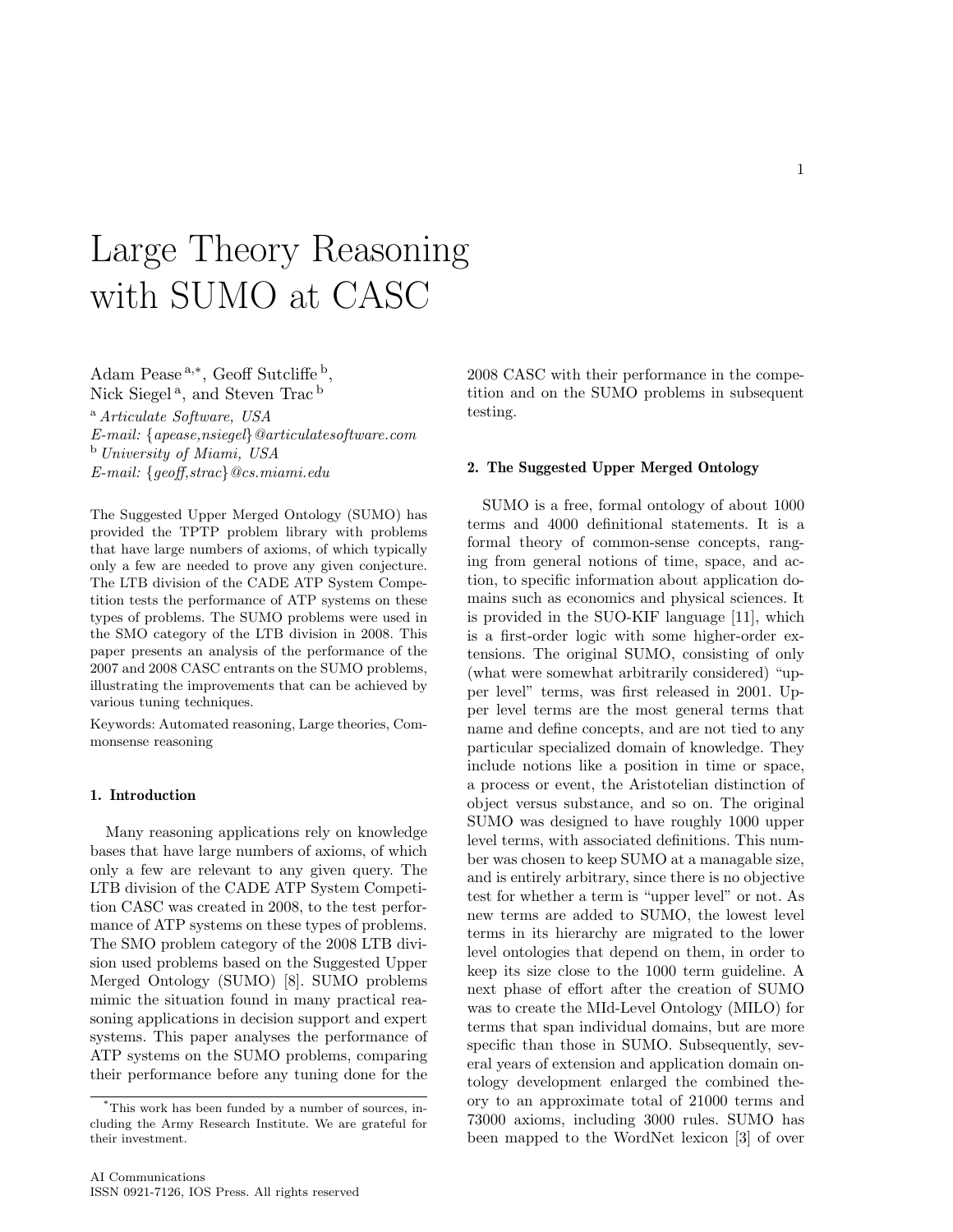117000 noun, verb, adjective, and adverb word senses [9], which not only acts as a check on coverage and completeness, but also provides a basis for work in natural language processing [12,2,16]. Translation templates that allow SUMO terms and axioms to be expressed in different natural languages, including German, Hindi, Chinese, Czech, Italian and many others, have been created in order to help prevent any linguistic or cultural bias in the ontology.

SUMO is now in its 75th free version, having undergone eight years of development, review by a community of hundreds of people, and application in expert reasoning and linguistics. Various versions of SUMO have been subjected to formal verification with Vampire [14], which until recently was the only ATP system integrated into SUMO's browsing and inference tool suite, Sigma [11]. The TPTPWorld [18] has now been integrated into Sigma [22], allowing many different TPTP-compliant ATP systems to be used with the preprocessing, optimization, and proof display capabilities of Sigma. SUMO and all the associated tools are available at www.ontologyportal.org.

Prior work [10] has described how SUMO can be transformed into a strictly first-order form. SUMO has also been translated into the OWL semantic web language (which is a necessarily lossy translation, given the limited expressiveness of OWL). There are a variety of possibilities for first-order transformation of what appear to be higher-order constructs. Those used in the export of SUMO to the TPTP (see Section 3) include quoting all nested formulae so that they become constants, and expanding schemas for variable-arity relations so that one higher-order axiom may result in many first-order axioms. There are also a variety of possibilities for caching, which are aimed generally at optimizing the performance of ATP systems on SUMO-based problems. By implementing different strategies such as preprocessing code that is used to transform the axioms prior to sending them to an ATP system, optimization options can be tested without needing to understand the code of many different ATP systems. If those ideas are successful, prover developers can then adopt and implement them more efficiently within their different systems. This possibility for future collaboration is now open, given the basic level of compatibility that has been established between SUMO and the ATP systems that participated in the 2008 CASC.

To give a flavor of the types of queries that might be answered using SUMO axioms, an example is presented here, in its original SUO-KIF syntax. The question is "Is a banana slug an invertebrate?". The problem has an example instance of a banana slug . . .

#### (instance BananaSlug10-1 Animal)

. . . a statement that animals without a spinal column are not vertebrates ...

```
(=)(and
    (instance ?A Animal)
    (not
      (exists (?PART)
        (and
          (instance ?PART SpinalColumn)
          (part ?PART ?A)))))
  (not
    (instance ?A Vertebrate)))
```
. . . statements that the banana slug does not have a spinal column but does have some body parts . . .

```
(not
  (exists (?SPINE)
    (and
      (instance ?SPINE SpinalColumn)
      (part ?SPINE BananaSlug10-1))))
```
(and

```
(instance BodyPart10-1 BodyPart)
(component BodyPart10-1 BananaSlug10-1))
```
. . . and the conjecture . . .

(instance BananaSlug10-1 Invertebrate)

A successful reasoning system will find the following axioms in SUMO, and apply them to prove the conjecture. The axioms state that animals are either vertebrates or invertebrates . . .

(partition Animal Vertebrate Invertebrate)

. . . that a partition of subclasses is not ordered . . .

```
(=)(partition ?SUPER ?SUB1 ?SUB2)
 (partition ?SUPER ?SUB2 ?SUB1))
```
. . . and that if an individual is an instance of a partitioned class, and is not an instance of one of the partitions, then it must be an instance of the other partition . . .

```
(=>
  (and
    (partition ?SUPER ?SUB1 ?SUB2)
```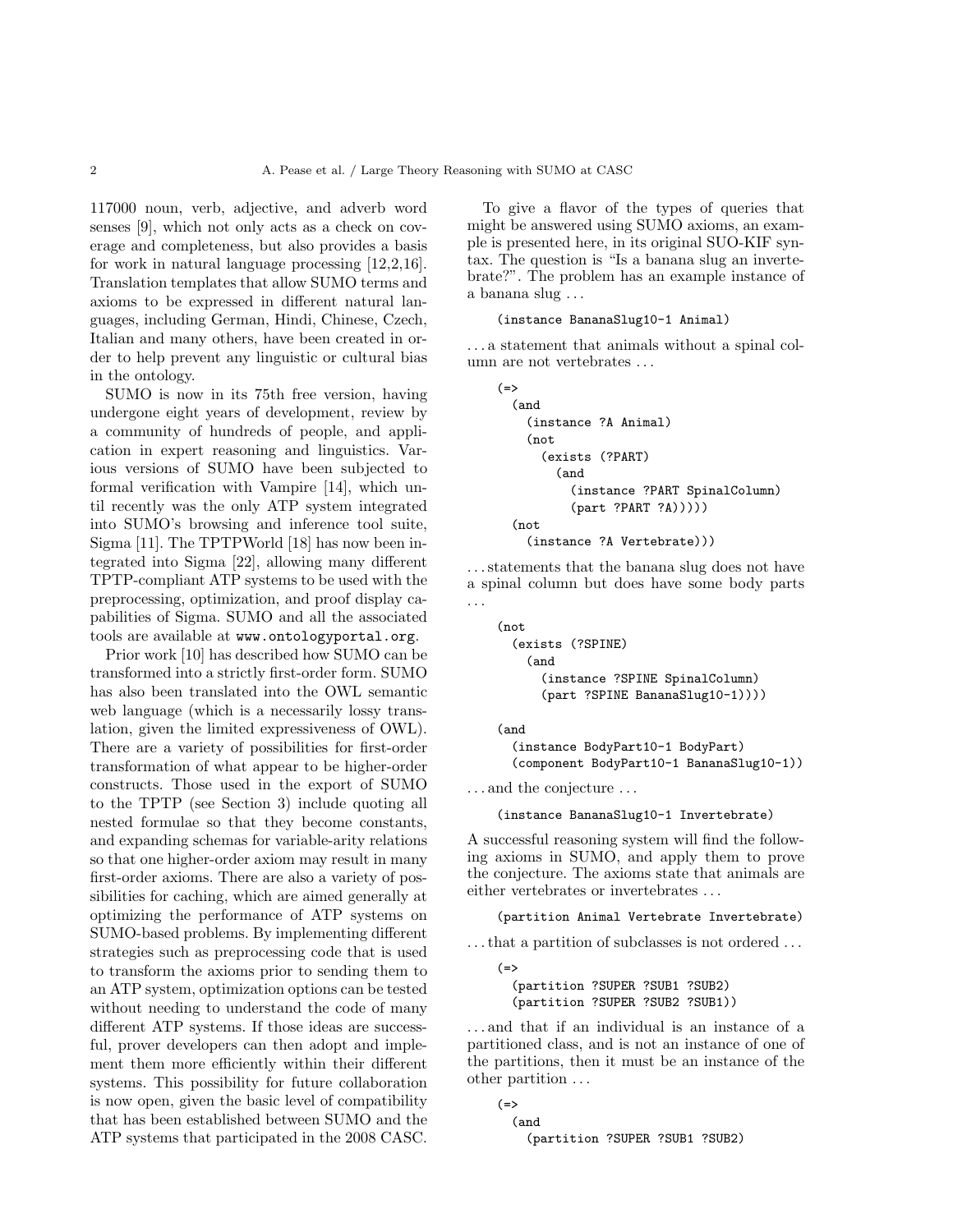(instance ?INST ?SUPER) (not (instance ?INST ?SUB1))) (instance ?INST ?SUB2))

While this example is trivial when the necessary axioms are provided ahead of time, it becomes very challenging in the context of a large knowledge base, where, in a practical situation, the relevant axioms cannot be known ahead of time. For example, there are thousands of rules involving the term instance, and a successful ATP system has to hunt through the axioms in order to find the ones that are relevant to the query being posed.

## 3. SUMO Problems in the TPTP and CASC

The TPTP contains 105 problems based on SUMO, generated from 35 distinct queries and three background theories (and some problems have some additional problem-specific axioms). The three background theories are (i) just the  $\sim$ 11000 axioms in SUMO, (ii) the  $\sim$ 17000 axioms in SUMO+MILO, and (iii) the ∼67000 axioms in SUMO+MILO+domain ontologies. These are the TPTP problems CSR075 to CSR109, with the +1 versions using just the SUMO axioms, the +2 versions using the SUMO+MILO axioms, and the +3 versions using all the axioms. All of the problems are designed to be solved using axioms from only SUMO itself. The MILO and domain axioms are distractions for ATP systems, but can contain symbols that are present in the problem-specific query and axioms. Efficient separation of axioms that don't reference relevant symbols, from those that reference relevant symbols but which aren't needed for the problem solution, from those that are needed for the solution, is a key to solving these problems. Identifying ATP systems with this capability is important for their use in Sigma, and these problems are useful tests for that purpose. The problems were released to the ATP community in TPTP v3.4.0, about five months before the 2008 CASC. Easy online access to TPTP problems is available from http://www.tptp.org.

For the LTB division of the 2008 CASC (held at IJCAR 2008 [19]), the SUMO inference prizes totaling US\$3000 were awarded to the best performances on the SMO category of the division. The LTB division has two ranking classes  $-$  the *proof* class requires the ATP system to produce a proof of how its solution was found, while the assurance class merely requires that the system report whether or not there is a solution. In each ranking class the winner received \$750, the second place \$500, and the third place \$250 (a system that wins the proof ranking class can also win the assurance ranking class and that was in fact the case for first and second place).

For the competition, 30 of the 105 problems were selected, with 26 of the selected problems having distinct queries (i.e., 4 of the problems differed from others only by using a subset of the axioms – solving the smaller problem would trivially provide a solution to the larger problem, but none of the ATP systems took advantage of this possibility). All the problems were presented together at one time to the ATP systems, allowing them to process or optimize on them collectively, and to determine for themselves in what order to attempt them. Each ATP system was given an overall time limit of 7200 seconds to solve the 30 problems. This "batch" approach marked a departure from the existing CASC divisions, in which problems are presented individually and sequentially. It was also a departure from most previous applications of formal theorem proving with Sigma, where queries are typically presented sequentially by a user. However, one can easily envision classes of applications where a set of problems are presented at the same time. This test format also allowed machine learning approaches to explore optimizations strategies. Both the sequential and batch test modes are interesting and pragmatic.

Although not the focus of this paper, an additional "validation challenge" was created to support the participation of model finders. The challenge asks ATP systems to verify the consistency of, or provide feedback to repair, each of the SUMO, SUMO+MILO, and SUMO+MILO+domain axiom sets. For each set of axioms there is a prize of \$100 for completing the challenge with either result. The winners of the challenge were announced and received their awards at the 2008 CASC results presentation.

#### 4. Pre-CASC Testing

In order to test whether it was even reasonable to base a CASC category on the SUMO problems, all the ATP systems in the SystemOnTPTP suite at the time were run on all 105 SUMO problems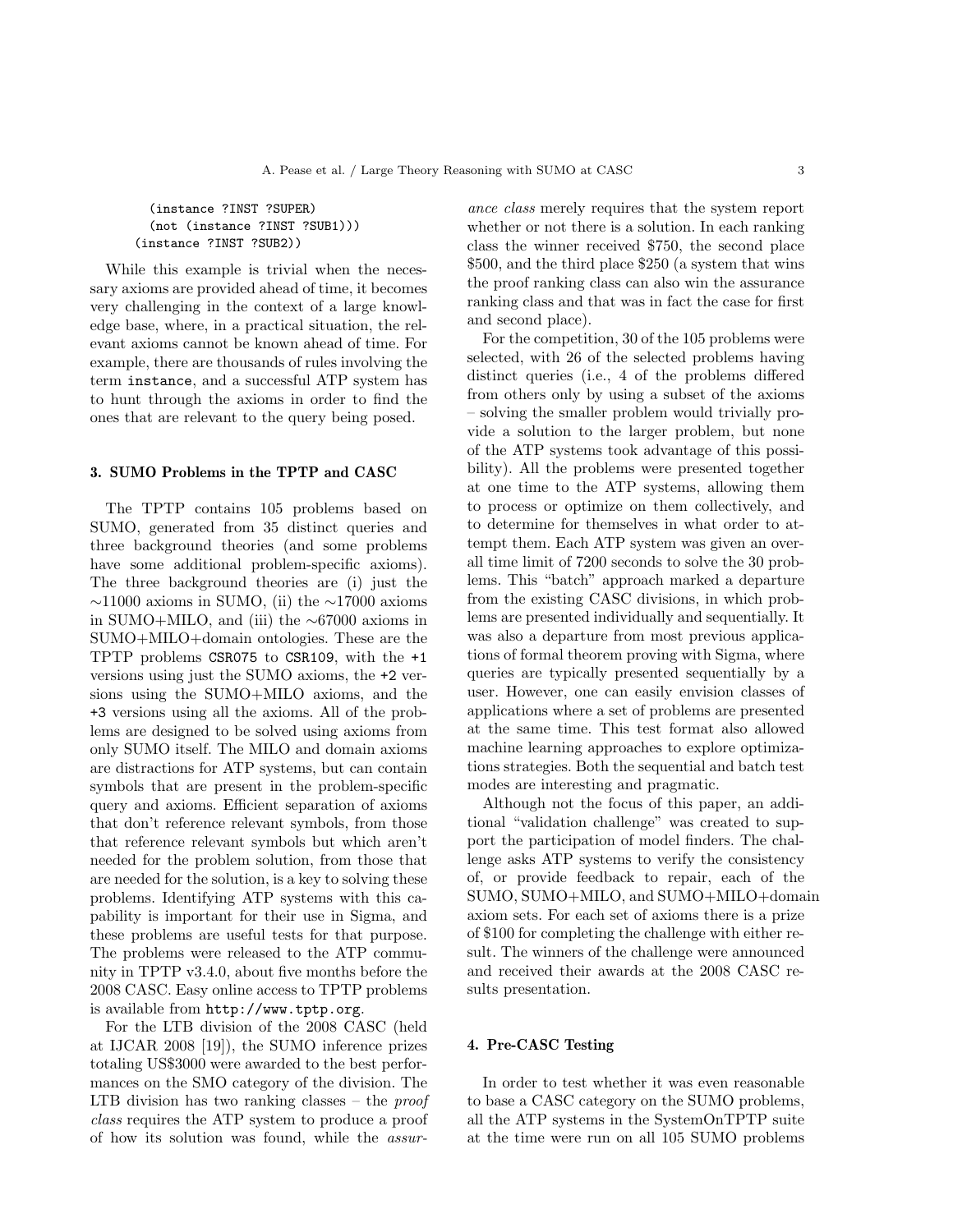in the TPTP, and the results analyzed. The systems were Bliksem 1.12, CARINE 0.734, CiME 2.01, Darwin 1.4.1, DarwinFM 1.4.1, DCTP 1.31, E 0.999, E-KRHyper 1.0, EQP 0.9d, Equinox 1.3, Fampire 1.3, Faust 1.0, FDP 0.9.16, Fiesta 2, Gandalf c-2.6, Geo 2007f, GrAnDe 1.1, iProver 0.2, leanCoP 2.0, LeanTAP 2.3, Mace2 2.2, Mace4 1207, Matita 0.1.0, Metis 2.0, Muscadet 2.7a, Otter 3.3, Paradox 2.3, Prover9 1207, S-SETHEO 0.0, SETHEO 3.3, SNARK 20070805, SOS 2.0, SPASS 3.0, SRASS 0.1, Theo 2006, Vampire 9.0, Waldmeister 806, zChaff 04.11.15, and Zenon 0.5.0. The problems were presented to the ATP systems individually and sequentially. A time limit of 600 seconds was imposed on each ATP system run.

Overall performance, in terms of the number of problems solved for each background theory, the total number of problems solved, the average time over all problems, the average time over the problems solved, and the solving efficiency (the total number of problems solved divided by the average time over the problems solved), is shown in Table 1. The systems that are not listed did not solve any problems. Even the best performing systems did not solve a majority of the 105 problems in the test set: Vampire solved 31, Fampire solved 20, E solved 15, and Metis solved 14, with the other systems in the single digits or having no solutions at all. Systems generally failed because of timeouts, rather than errors in parsing or memory space. It is notable that Zenon and Equinox, both lower ranked overall, were top performers when the largest background axiomatization was used. Generally, the overall performance and the individual axiomatization performances do not align well, indicating sensitivity to the increasing number of unnecessary axioms. The average times taken and the solving efficiencies are also unaligned - the ranking of the systems is very dependent on the problems and the desired performance characteristics. The average time over all problems is appropriate for an interactive context, where a system that quickly gets its answer or abandons its attempt is more attractive than one that often takes nearly the entire allotted time to reach a solution (none of these systems quickly abandoned their proof attempts). The average time over problems solved is appropriate when there is a high confidence that the system will solve each problem. Efficiency provides a balance of ability to solve problems with the average time over problems solved.

| System            | SU             | ΜΙ |                | Do Tot         | Avg. | Avg.           | Eff. |
|-------------------|----------------|----|----------------|----------------|------|----------------|------|
|                   | MО             | LO | ms             | al             | all  | sol.           |      |
| Vampire 9.0       | 18             | 13 | 0              | 31             | 463  | 135            | 0.23 |
| Fampire 1.3       | 20             | 0  | 0              | 20             | 586  | 525            | 0.04 |
| E 0.999           | 15             | 0  | 0              | 15             | 549  | 240            | 0.06 |
| Metis 2.0         | 5              | 5  | 4              | 14             | 528  | 58             | 0.24 |
| iProver 0.2       | 9              | 0  | 0              | 9              | 559  | 127            | 0.07 |
| SPASS 3.0         | 6              | 0  | 0              | 6              | 596  | 524            | 0.01 |
| leanCoP2.0        | 5              | 0  | $\Omega$       | 5              | 572  | 7              | 0.75 |
| Darwin 1.4.1      | $\overline{4}$ | 0  | $\overline{0}$ | 4              | 577  | $\overline{2}$ | 1.88 |
| Equinox 1.3       | 1              | 1  | 1              | 3              | 584  | 30             | 0.10 |
| $Zenon$ 0.5.0     | 1              | 1  | 1              | 3              | 583  | 12             | 0.24 |
| Muscadet 2.7a     | 1              | 1  | 0              | $\overline{2}$ | 592  | 203            | 0.01 |
| <b>SNARK 2007</b> | 1              | 1  | 0              | $\overline{2}$ | 589  | 6              | 0.34 |
| Faust 1.0         | 1              | 0  | $\Omega$       | 1              | 598  | 351            | 0.00 |
| Table 1           |                |    |                |                |      |                |      |

#### Pre-CASC Performance Data

The differing strengths of the systems suggested creating a "meta-prover" combining several systems. One strategy is to give Vampire 400 seconds, then give Metis up to 200 seconds if Vampire fails to find a proof. This combined system solves 33 problems, with an average time of 150s and an efficiency of 0.22. The timeslice allocation might be improved further, although great efforts in that direction could be considered overtraining to this problem set.

An analysis was performed to determine what set of systems would cover the maximum number of problems. This is termed a State Of The Art (SOTA) analysis [21]. This analysis is based on a subsumption relationship between the sets of problems solved by the ATP systems. System A subsumes system B if system A solves a strict superset of the problems solved by system B. The result is shown in Figure 1, where an arrow indicates a subsumption relationship. Vampire exclusively solved eight problems solved by no other system. Metis exclusively solved two, and Fampire exclusively solved 1. This analysis suggests creation of a meta-prover composed of Vampire, Metis, and Fampire.

## 5. The 2008 CASC Results

The SMO category of the LTB division of the 2008 CASC was won by Krystof Hoder for SInE 0.3 [4], in both the proof and assurance ranking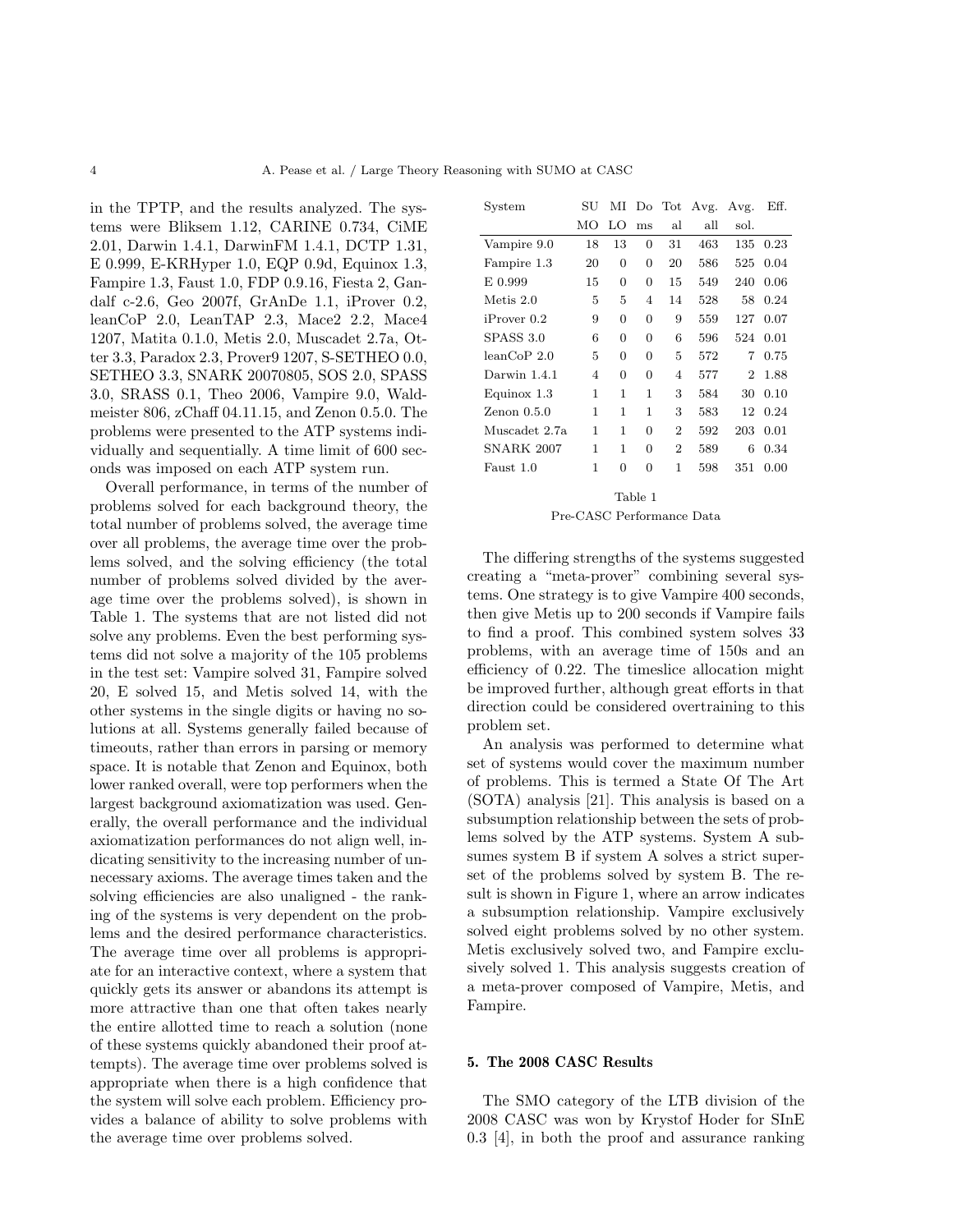

Fig. 1. Pre-CASC SOTA Analysis

classes. Second place in both classes went to Josef Urban for MaLARea 0.3 [23]. Third place went to Konstantin Korovin for iProver 0.5 [5] in the proof class and to Andrei Voronkov for VampireLT-10 in the assurance class. The results were most notable for SInE, which was developed specifically for the 2008 CASC, and which is a meta-prover based on an underlying core first-order ATP system. In the 2008 CASC, E [17] was used as its core system. Although SInE did not have permission to use Vampire as its core ATP system in the official competition, it did enter an unofficial demonstration version using Vampire, for which results that showed it would have performed even better.

MaLARea was notable not only for achieving second place, but also because it incorporates machine learning from previous proofs, and is a meta-prover that uses many state-of-the-art components – E, SPASS [24], Paradox [1], and Mace [6]. MaLARea was able to tune itself to perform well on the problems. The post-CASC testing described in Section 6 does not include MaLARea because those tests were performed sequentially. However, we do envision ongoing research with MaLARea. In particular, we hope to collaborate with the MaLARea developer to provide an incremental learning mode in which each query is saved, so that MaLARea can learn from the queries it has solved so far. While performance on the first few queries will likely not be comparable to the best available systems, over time, given a set of problems based on the same background knowledge, MaLARea should be able to improve.

The validation challenge proved too difficult, or the financial incentive too small, to encourage more than one entrant. However, SInE's author Krystof Hoder was able to find a contradiction in the SUMO+MILO axioms, and therefore won that prize.

#### 6. Post-CASC Testing

The post-CASC testing was done using the same environment as the pre-CASC testing described in Section 4, i.e., the 105 SUMO-based problems were used, the problems were presented to the ATP systems individually and sequentially, and a time limit of 600 seconds was imposed on each run. Old versions of ATP systems were replaced by new versions, as used in the 2008 CASC. This provides an interesting comparison with the pre-CASC performance, and provides insight into changes that might have been influenced by preparation for the competition. The systems were Bliksem 1.12, Darwin 1.4.3, E 1.0pre, Equinox 3.0, Fampire 1.3, Faust 1.0, Geo 2007f, iProver 0.5c, leanCoP 2.0, LeanTAP 2.3, Metis 2.1, Muscadet 3.0, OSHL-S 0.1, Otter 3.3, Prover9 0908, randoCoP 1.1, SInE 0.3, SNARK 20080805r005, SOS 2.0, SPASS 3.01, SRASS 0.1, Theo 2006, Vampire 10.0, VampireLT 10.0, and Zenon 0.5.0.

Table 2 shows the post-CASC performance data of the systems. SInE was the clear winner – it solved significantly more problems, and was significantly faster, than the other ATP systems. It solved 55 problems, compared to a second place of 47. In particular, SInE exclusively solved 13 problems that no other system was able to solve (although it failed to solve some problems that other systems did). One interesting observation that can be seen in the data is that Fampire solved a significant number of problems but solved them at a significantly lower rate than other systems. A number of systems failed to solve any problems, and a number of systems – leanCoP, Equinox, Faust, SPASS, Muscadet, and Zenon solved less than 10 problems.

Table 3 shows the ratios of performance figures between corresponding pre-CASC and post-CASC versions of systems (so that high numbers are good for the total solved and efficiency, low numbers are good for average times). Many systems demonstrated improvement. Overall, iProver had the greatest performance improvement. iProver also exclusively solved two problems (SInE and iProver were the only two systems with exclusive solutions). Not every system improved, some systems whose developments were not tied to large theory processing even saw slight decreases in performance. Others, such as Metis and Fampire, were overtaken as developers who had new ideas, or sim-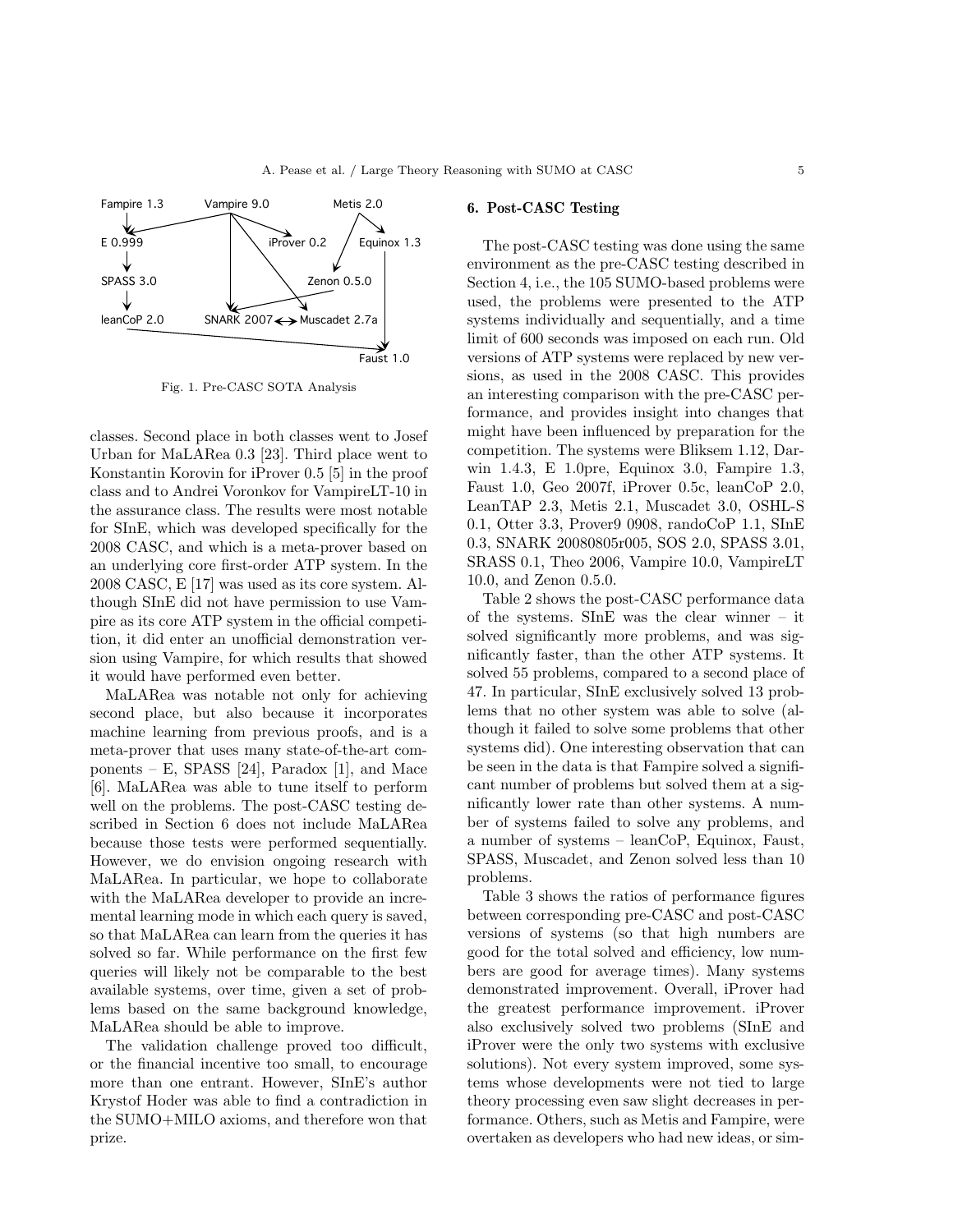| System                 | SU             | ΜΙ             | Do             | $\operatorname{Tot}$ | Avg. | Avg. | Eff. |
|------------------------|----------------|----------------|----------------|----------------------|------|------|------|
|                        | MO             | LО             | ms             | al                   | all  | sol. |      |
| $SInE$ 0.3             | 21             | 16             | 22             | 59                   | 267  | 8    | 7.39 |
| VampireLT 10.0         | 16             | 12             | 19             | 47                   | 411  | 177  | 0.27 |
| iProver 0.5c           | 15             | 14             | 15             | 44                   | 378  | 71   | 0.62 |
| Vampire 10.0           | 12             | 7              | 13             | 32                   | 452  | 115  | 0.28 |
| $E$ 1.0 pre            | 8              | 7              | 11             | 26                   | 506  | 219  | 0.12 |
| Fampire 1.3            | 7              | 7              | 6              | 20                   | 586  | 525  | 0.04 |
| Darwin 1.4.3           | 4              | 4              | 6              | 14                   | 522  | 17   | 0.81 |
| Metis 2.1              | 6              | 3              | 5              | 14                   | 531  | 79   | 0.18 |
| <b>SNARK 2008</b>      | 6              | 1              | 5              | 12                   | 533  | 17   | 0.71 |
| $\text{randomCoP}$ 1.1 | 3              | 5              | $\overline{2}$ | 10                   | 560  | 184  | 0.05 |
| SPASS 3.01             | $\overline{2}$ | $\overline{2}$ | $\overline{2}$ | 6                    | 596  | 524  | 0.01 |
| leanCoP2.0             | 1              | $\overline{2}$ | $\overline{2}$ | 5                    | 572  | 7    | 0.75 |
| Equinox 3.0            | $\Omega$       | 1              | $\overline{2}$ | 3                    | 583  | 16   | 0.19 |
| $\text{Zenon } 0.5.0$  | 0              | 0              | 3              | 3                    | 583  | 14   | 0.20 |
| Muscadet 3.0           | $\Omega$       | 0              | $\overline{2}$ | $\overline{2}$       | 591  | 150  | 0.01 |
| Faust 1.0              | $\Omega$       | 1              | 0              | 1                    | 598  | 351  | 0.00 |
|                        |                |                |                |                      |      |      |      |

Table 2 Post-CASC Performance Data

| System                   | Total Avg. Avg. |      |           | Eff.      |
|--------------------------|-----------------|------|-----------|-----------|
|                          | solved          | all  | sol.      |           |
| SNARK 2007 & 2008        | 6.00            | 0.91 | 2.90      | 2.07      |
| $i$ Prover 0.2 $\&$ 0.5c | 4.89            | 0.68 | 0.56 8.74 |           |
| Vampire 9.0 & 10.0       | 3.56            | 0.98 | 0.91      | 3.93      |
| Darwin 1.4.1 & 1.4.3     | 3.50            | 0.90 | 8.15 0.43 |           |
| $E$ 0.999 $\&$ 1.0 pre   | 1.73            | 0.92 | 0.91      | 1.89      |
| Muscadet $2.7a \& 3.0$   | 1.00            | 1.00 | 0.74      | -1.35     |
| Equinox $1.3 \& 3.0$     | 1.00            | 1.00 | 0.54      | 1.86      |
| Metis $2.0 \& 2.1$       | 1.00            | 1.01 |           | 1.35 0.74 |
|                          |                 |      |           |           |

Table 3 Ratios of Pre- and Post-CASC Performance Data

ply more resources to put to the task of handling large theories, created new versions of their systems.

The post-CASC SOTA analysis is considerably more complicated than the pre-CASC analysis, and is shown in Figure 2. Many more problems were solved by more systems. SInE, VampireLT, iProver 0.3, and iProver 0.5c form the smallest set of ATP systems that together solved all problems solved by any system. No one system solved all problems, and no one system could handle all the problems that all other systems could handle collectively.



Fig. 2. Post-CASC SOTA Analysis

# 7. Conclusion

The SMO of the LTB division of CASC motivates the development of high performance reasoning on practical problems that use a broad knowledge base. This has yielded some clear results regarding performance on a new class of problems, as well as providing the application development community with ATP systems that are more closely optimized to the needs of one sort of practical inference.

An intriguing practical development is the SinE system's "relevance detector" preprocessor. In the 2008 CASC it was found that the core ATP system used with SInE did not have a dominant effect on performance. The SInE developer would have liked to have used the highest performance ATP system as its core. However, the Vampire developer did not give permission for it to be used with SInE in the competition, and SInE was able to win using E as its core. This indicates that significant speedups are possible through relatively simple preprocessing optimizations, rather than relying on the use of more complex ATP systems. In particular, the ability to extract a small but sufficient subset of axioms from a large axiomatization, to solve a given problem, is a key capability for the application of automated reasoning over large knowledge bases. In addition to the SInE "relevance detector", there have been other successful efforts in this direction, e.g, [7,20,23,15]. The effects of such approaches can be amplified by combining them with approaches that take advantage of the structure that is typically inherent in large knowledge bases, as done in, e.g., [13].

In order to obtain improvements in a consistent way it will also be necessary to understand why different calculi and systems behave so differently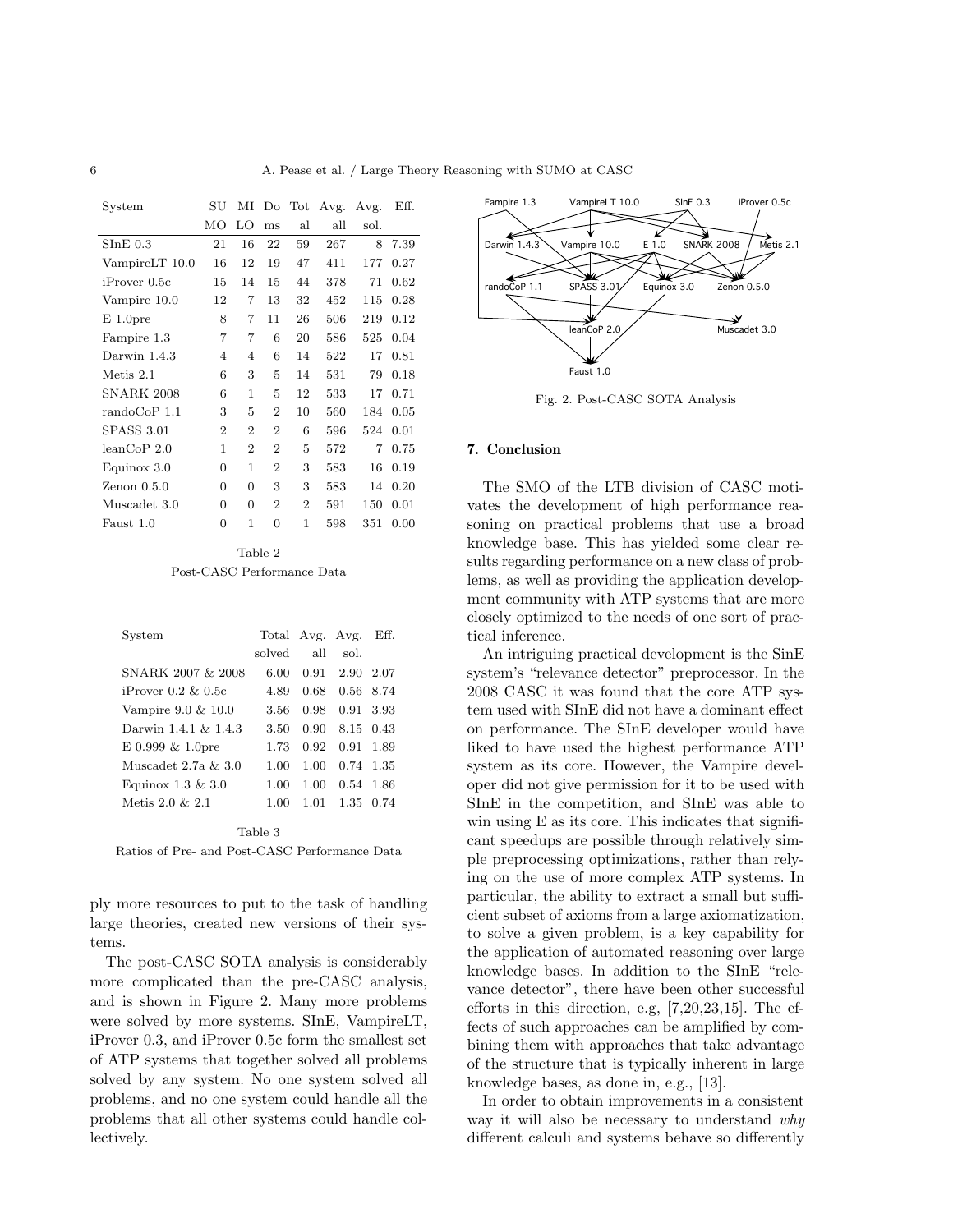for these types of problems. A deep understanding of the effects of different calculi, search strategies, data structures, preprocessing, etc., is necessary, but getting any reliable results in this direction tends to be extremely difficult. While the 2008 CASC report [19] provides some details, real insights are best obtained by direct communication with the system developers (this is one of the real advantages of entering, or at least attending, CASC!). Therefore, for now, the style of empirical evaluation provided by this paper is a most effective way of building an understanding of automated reasoning for these types of problems.

In the future, the number of SUMO-based problems in the TPTP, and hence the number of problems in the SMO category in CASC, is expected to be increased. This will benefit future empirical testing of ATP systems for such large theory problems. A "stratified" set of problems of different expressiveness is also planned, by extracting the Horn clause and description logic subsets of SUMO, and basing problems on those subsets. The creation of new problems will make it possible to keep some SMO problems hidden until their use in CASC. It remains to be seen whether learning systems will overfit to published TPTP problems, or have to underfit and therefore not achieve significant optimization.

## References

- [1] K. Claessen and N. Sörensson. New Techniques that Improve MACE-style Finite Model Finding. In P. Baumgartner and C. Fermueller, editors, Proceedings of the CADE-19 Workshop: Model Computation - Principles, Algorithms, Applications, 2003.
- [2] S. Elkateb, W. Black, H. Rodriquez, M. Alkhalifa, P. Vossen, A. Pease, and C. Fellbaum. Building a WordNet for Arabic. In N. Calzolari, editor, Proceedings of the 5th International Conference on Language Resources and Evaluation, 2006.
- [3] C. Fellbaum. WordNet: An Electronic Lexical Database. MIT Press, 1998.
- [4] K. Hoder. Automated Reasoning in Large Knowledge Bases. PhD thesis, Charles University in Prague, Prague, Czech Republic, 2008.
- [5] K. Korovin. iProver An Instantiation-Based Theorem Prover for First-order Logic (System Description). In P. Baumgartner, A. Armando, and D. Gilles, editors, Proceedings of the 4th International Joint Conference on Automated Reasoning, number 5195 in Lecture Notes in Artificial Intelligence, pages 292–298, 2008.
- [6] W.W. McCune. Mace4 Reference Manual and Guide. Technical Report ANL/MCS-TM-264, Argonne National Laboratory, Argonne, USA, 2003.
- [7] J. Meng and L. Paulson. Lightweight Relevance Filtering for Machine-Generated Resolution Problems. In G. Sutcliffe, R. Schmidt, and S. Schulz, editors, Proceedings of the FLoC'06 Workshop on Empirically Successful Computerized Reasoning, 3rd International Joint Conference on Automated Reasoning, number 192 in CEUR Workshop Proceedings, pages 53–69, 2006.
- [8] I. Niles and A. Pease. Towards A Standard Upper Ontology. In C. Welty and B. Smith, editors, Proceedings of the 2nd International Conference on Formal Ontology in Information Systems, pages 2–9, 2001.
- [9] I. Niles and A. Pease. Linking Lexicons and Ontologies: Mapping WordNet to the Suggested Upper Merged Ontology. In H. Arabnia, editor, Proceedings of the 2003 International Conference on Information and Knowledge Engineering, pages 412–416, 2003.
- [10] L. Paulson and K. Susanto. Source-level Proof Reconstruction for Interactive Theorem Proving. In K. Schneider and J. Brandt, editors, Proceedings of the 20th International Conference on Theorem Proving in Higher Order Logics, number 4732 in Lecture Notes in Computer Science. Springer-Verlag, 2007.
- [11] A. Pease. The Sigma Ontology Development Environment. In F. Giunchiglia, A. Gomez-Perez, A. Pease, H. Stuckenschmidt, Y. Sure, and S. Willmott, editors, Proceedings of the IJCAI-03 Workshop on Ontologies and Distributed Systems, number 71 in CEUR Workshop Proceedings, 2003.
- [12] A. Pease and W. Murray. An English to Logic Translator for Ontology-based Knowledge Representation Languages. In C. Zong, editor, Proceedings of the 2003 International Conference on Natural Language Processing and Knowledge Engineering, pages 777–783. IEEE Press, 2003.
- [13] W. Reif and G. Schellhorn. Theorem Proving in Large Theories. In W. Bibel and P.H. Schmitt, editors, Automated Deduction, A Basis for Applications, volume III Applications of Applied Logic Series, pages 225–241. Kluwer Academic Publishers, 1998.
- [14] A. Riazanov and A. Voronkov. The Design and Implementation of Vampire. AI Communications, 15(2- 3):91–110, 2002.
- [15] A. Roederer, Y. Puzis, and G. Sutcliffe. Divvy: A ATP Meta-system based on Axiom Relevance Ordering. In R. Schmidt, editor, Proceedings of the 22nd International Conference on Automated Deduction, number 5663 in Lecture Notes in Artificial Intelligence, page To appear. Springer-Verlag, 2009.
- [16] J. Scheffczyk, A. Pease, and M. Ellsworth. Linking FrameNet to the Suggested Upper Merged Ontology. In B. Bennett and C. Fellbaum, editors, Proceedings of the International Conference on Formal Ontology in Information Systems, pages 289–300. IOS Press, 2006.
- [17] S. Schulz. E: A Brainiac Theorem Prover. AI Communications, 15(2-3):111–126, 2002.